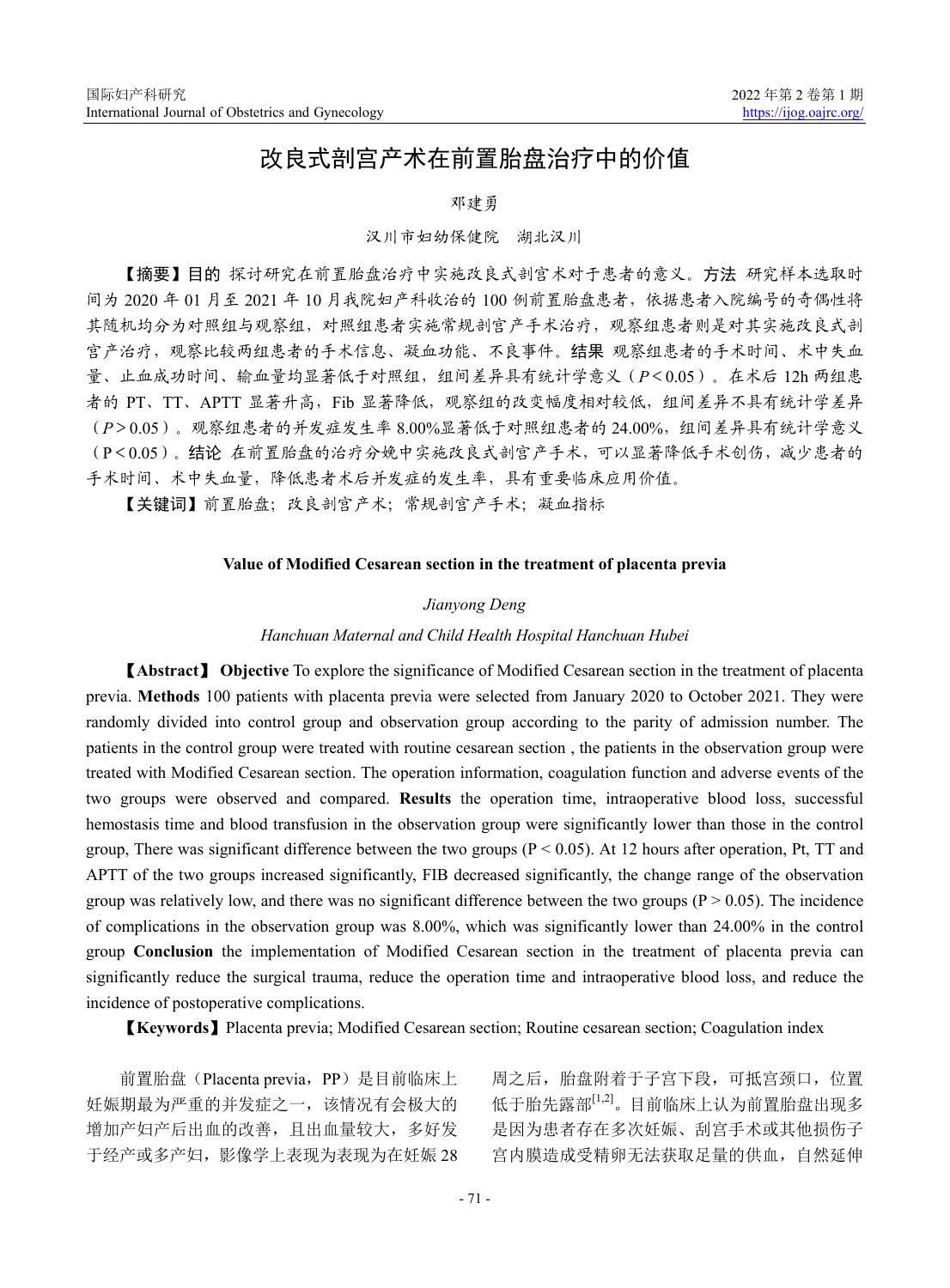至子宫下段[3]。该类患者在临床上表现为反复、无 诱因的阴道出血,初始出血量较少,但是出血量遂 出血次数逐渐增大,严重可造成产妇休克,且可导 致胎儿宫内缺氧,对患者自身及胎儿的威胁性巨大 [4]。目前临床上对于该类患者的治疗一般是采取剖 宫产手术再辅以一定的止血治疗措施,但是相关文 献显示,该类治疗措施下,仍然有约 25%的患者在 产后存在出血情况,为减少前置胎盘对患者的损伤, 临床上需要寻找一种新式治疗方案[5]。改良剖宫产 手术改善了一般剖宫产手术创伤大、出血风险高等 特征, 其可以用于 PP 患者的治疗。本研究基于此, 对比分析两种治疗方案对患者的临床价值, 现报告 如下。

#### 1 资料与方法

1.1 一般资料

本次研究对象选取为 2020 年 01 月至 2021 年 10 月笔者所在医院接收的前置胎盘患者,总例数为 100 例,依据患者入院编号奇偶性不同,将其均分 为对照组与观察组。观察组患者的年龄 24-34 周岁, 平均年龄为(29.03±2.14)岁,初产妇 14 例,经产 妇 36 例,孕周 33-38 周,孕周均值为 (35.63±1.21) 周,其中完全前置胎盘 13 例,部分前置胎盘 25 例, 边缘性前置胎盘 12 例;对照组年龄 25-34 周岁,平 均年龄为(29.12±2.13)岁,初产妇 13 例,经产妇 37 例,孕周 33-37 周,孕周均值为(35.49±1.32)周。 其完全前置胎盘 12 例,部分前置胎盘 24 例,边缘 性前置胎盘 14 例 从一般资料对比分析可观察 到,本次研究的两组患者的自身一般病例信息具备 较高的相似性(P>0.05),可进行对比。本研究遵 循自愿原则,患者自愿加入本研究,签署知情书与 同意书,且经我院伦理委员会进行审批予以批准。

纳入规则:①患者存在剖宫产史或清宫手术史, 在妊娠 28 周前往本院,经 B 超、多普勒等影像学诊 断明显观察到前置胎盘;②所有患者均为单胎妊娠, 经风险评估认为可妊娠,且均于本院实施剖宫产分 娩。

排除规则:①患者携带有凝血功能障碍、肝肾 功能障碍(不全)、妊娠期高血压/高血压、妊娠期 糖尿病/糖尿病、呼吸道感染或其他感染者;②患者 合并有精神功能障碍或其他精神疾病;③高龄产妇 (≥35 周岁)。

1.2 方法

### (1)对照组

对照组患者实施常规剖宫产手术,即对患者实 施腰硬麻醉后,选取下腹上 2 指处为手术入路,进 行横向切口(约 12cm),然后再对皮下脂肪开口(约 5cm),在充分暴露腹直肌前鞘后,将其横向切开, 逐层钝性分离相关组织,打开腹膜,打开子宫折返 膜,刺破羊水膜,清理羊水,取出胎儿,然后进行 逐层缝合,结束手术,术后予以患者纱布填埋止血, 抗生素治疗等。

(2)观察组

观察组患者则是实施改良式剖宫产术,具体措 施如下:对患者实施常规腰硬联合麻醉,完后才能 后,找到双侧骼前上棘连线点,以此作为手术入路, 进行横向切口,打开皮肤后逐层分离脂肪组织 (3cm)、筋膜组织(2cm),然后剪开两侧组织, 使用血管钳分离腹直肌,采用上下横向方式将腹膜 撕开,暴露子宫下段后,在其与子宫交界处打开子 宫浆膜层,略微剥离下缘后将其推开,需要注意该 术式将直接基础胎盘,为避免造成胎盘过早剥离而 出现大出血,手术动作应当尽量轻柔,待胎儿成功 娩出后才可手动剥离胎盘,完成后使用可吸收缝合 线,以连续锁扣的方式缝合子宫肌层,应用大网膜 覆盖,连续缝合筋膜,再实施皮下组织(4号线)、 皮肤间断缝合,上缘皮内出针,不予皮肤穿透。在 术后予以患者常规纱布填埋止血,抗感染治疗。

1.3 观察指标

观察比较两组患者的治疗信息,即手术持续时 间、术中出血量、止血时间、输血量。

观察比较两组患者凝血功能,即凝血酶原时间 (prothrombin time,PT)、活化部分凝血活酶时间 (activated partial thromboplastin time,APPT)、凝 血酶时间(Thrombin time,TT)、纤维蛋白原 (Fibrinogen,Fib)。采集患者的空腹静脉血 3ml 使用我院检验科临检实验室的全自动凝血分析仪器 (生产厂商:SF-8000 赛科西德血凝分析仪)进行分 析,试剂盒均为 SUCCEEDER 提供,测定时间为手 术前及剖宫产完成后 12h。

观察比较两组患者的不良事件发生率,即患者 的子宫切除、胎儿死亡、宫腔感染、失血性休克。 1.4 统计学方法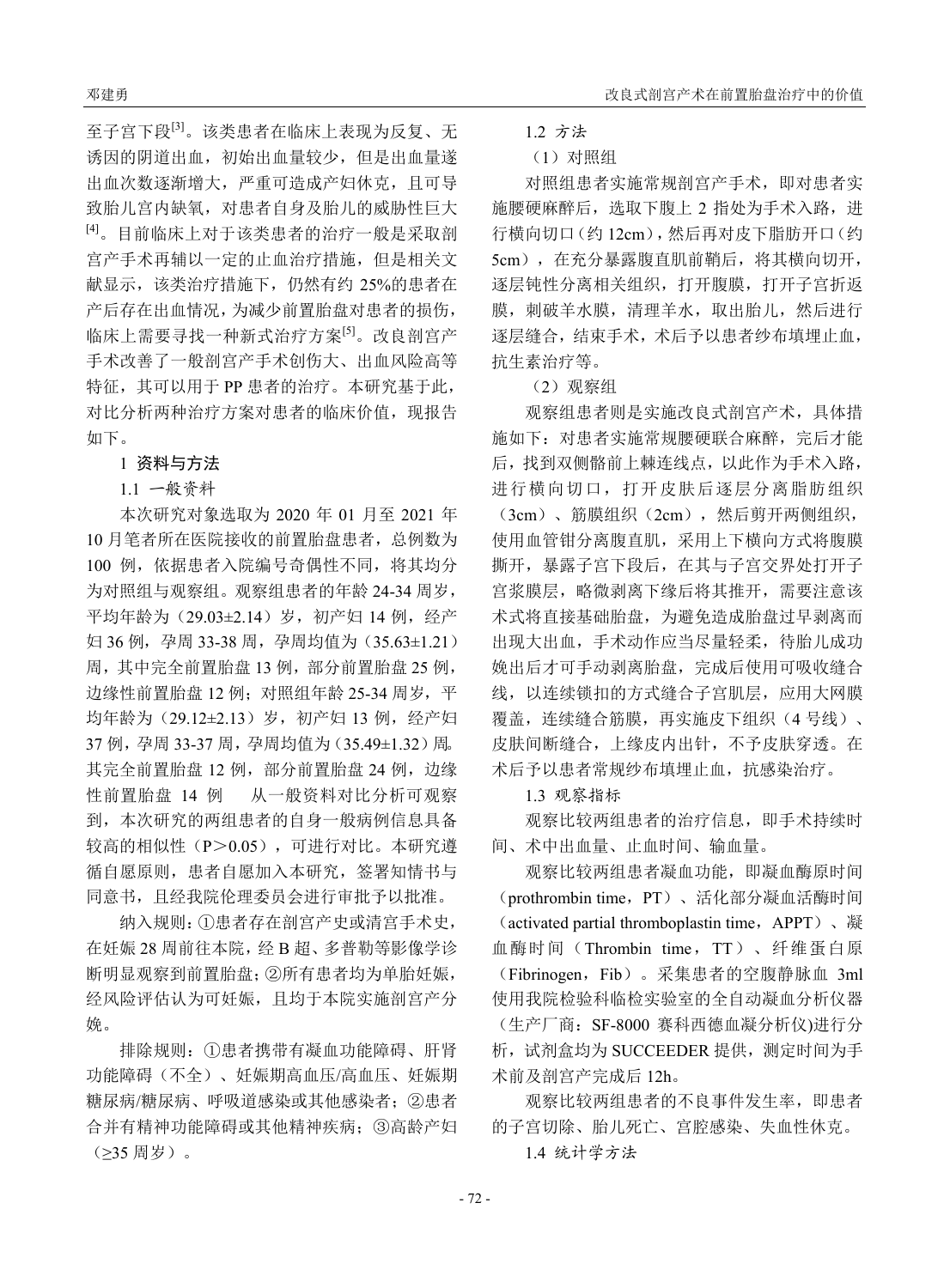将数据纳入 SPSS21.0 系统软件中进行计算,以 ( *x* ±s)进行计量统计,以(%)进行计数统计,*t* 检验与 *x <sup>2</sup>* 检验,*P*<0.05 则表示有统计学意义。

#### 2 结果

2.1 比较观察组和对照组病人临床治疗信息

由表 1 数据可知,观察组患者的手术时间、术 中失血量、止血成功时间、输血量均显著低于对照 组,组间比较有较大的差别(*P*<0.05)。

2.2 比较观察组和对照组患者凝血指标

由表 2 数据可知,在术后 12h 两组患者的 PT、 TT、APTT 显著升高,Fib 显著降低,,观察组的改 变幅度相对较低,但两组无统计学差异(P>0.05)。

#### 2.3 比较观察组和对照组并发症发生率

由表 3 数据可知,观察组患者的并发症发生率 8.00%显著低于对照组患者的 24.00%,组间比较有 较大的差别(P<0.05)。

 $\overline{x}$  1 观察组和对照组患者治疗信息的比较( $\overline{x}$  ±s) (N=50)

| 时间                                           | 例数 | 手术时间 (min)     | 术中失血量(ml)         | 止血时间 (min)      | 输血量 (ml)        |  |  |
|----------------------------------------------|----|----------------|-------------------|-----------------|-----------------|--|--|
| 观察组                                          | 50 | $28.67 + 1.39$ | $366.71 + 10.35a$ | $96.13 + 5.41$  | $300.37 + 4.98$ |  |  |
| 对照组                                          | 50 | $43.67 + 2.39$ | $488.56 + 13.16$  | $138.41 + 7.78$ | $550.63 + 8.78$ |  |  |
|                                              |    | 38.363         | 51.463            | 31.549          | 175.313         |  |  |
| P                                            |    | 0.000          | 0.000             | 0.000           | 0.000           |  |  |
| 表 2 观察组和对照组病人临床手术信息的比较 $(x + s)$<br>$(N=50)$ |    |                |                   |                 |                 |  |  |

| 时间     | 组别  | PT(s)                    | TT(s)                    | APT(s)                   | Fib $(g/L)$             |
|--------|-----|--------------------------|--------------------------|--------------------------|-------------------------|
| 剖宫产手术前 | 观察组 | $10.13 + 1.03$           | $10.69 + 1.25$           | $31.27 + 4.13$           | $3.97 + 0.47$           |
|        | 对照组 | $10.29 + 1.46$           | $10.47 + 1.96$           | $31.48 + 4.96$           | $3.85 + 0.39$           |
| 术后 12h | 观察组 | $14.76 \pm 1.06^{\circ}$ | $18.76 \pm 1.59^{\circ}$ | $35.26 \pm 3.06^{\circ}$ | $4.15 \pm 0.59^{\circ}$ |
|        | 对照组 | $15.36 \pm 1.13^{\circ}$ | $19.30 \pm 1.53^{\circ}$ | $35.74 \pm 3.17^{\circ}$ | $4.26 \pm 0.43^{\circ}$ |

注:a 即表示该指标与手术前存在显著差异,P<0.05。

 $\overline{x}$  3 观察组和对照组患者并发症发生率的比较( $\overline{x}$  ±s) (N=50)

| 组别    | 子宫切除    | 新生儿死亡   | 宫腔感染    | 失血性休克   | 合计        |
|-------|---------|---------|---------|---------|-----------|
| 观察组   | 2(4.00) | 0(0.00) | 2(4.00) | 0(0.00) | 4(8.00)   |
| 对照组   | 4(8.00) | 2(4.00) | 4(8.00) | 2(4.00) | 12(24.00) |
| $x^2$ |         |         |         |         | 9.524     |
| P     |         |         |         |         | 0.002     |

# 3 讨论

前置胎盘属于相对严重的,且高发的妊娠期并 发症,目前医学界对其发病机制尚未给出统一阐述, 但是一般认为其与多胎妊娠、有刮宫历史、人工流 产史、剖宫产史存在一定的联系。前置胎盘植入风 险高,实施剥离时,多存在剥离不完全情况,前置 胎盘造成子宫下段肌层组织收缩乏力等。当前对于 前置胎盘患者的治疗一般即剖宫产手术,但是传统 的剖宫产手术存在切口较大、创收较大、手术失血 量较高等问题,继而在术后患者存在较多并发症的 问题[7]。

改良式剖宫产手术是近些年在传统剖宫产手术 基础上优化而来的一种手术方式,其可以避免传统 剖宫产手术大范围切开厚肌层而导致的血窦较多的 问题,而且其对于腹腔的干扰相对较少,可以降低 术后出现感染、黏连的可能。而且缝线不会穿透子 宫粘膜,可以减少失血量、降低对子宫的损伤。此 外手术不需要对膀胱子宫进行折返腹膜缝合,降低 了手术的步骤,可以缩短手术时间,进一步减少手 术对于患者的损伤与刺激,继而降低患者的失血量, 促进其的恢复。本研究结果显示,观察组患者的手 术时间、术中失血量、止血成功时间、输血量均显